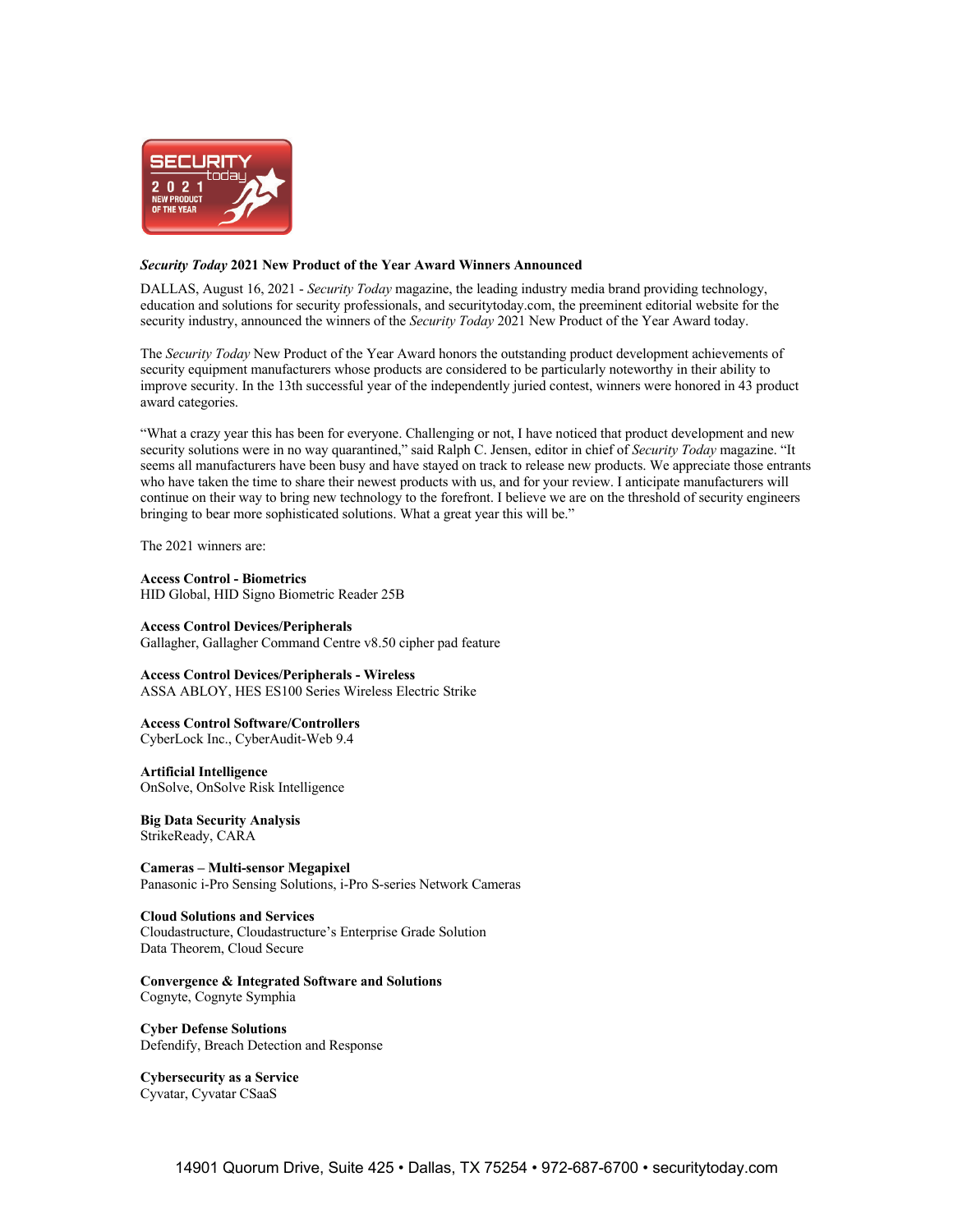**Emergency Communication Systems** Rave Mobile Safety, Rave Collaborate

**Employee Screening** IPVideo Corporation, ViewScan 2.2

**Entry Security Systems** Aiphone, IXW-HWCBP

**Fire & Life Safety** Potter Electric Signal Company, LLC, Peer-to-Peer Network Cards

**Internet of Things** Identiv, Inc., uTrust Sense SyringeCheck

**Intrusion Detection and Prevention Solutions** CornellCookson, CornellCookson StoreDefender

**IP Intercoms** Aiphone, IXG-MK

**Locks/Safes/Hardware** ASSA ABLOY, ASSA ABLOY Premium Bored Lock

**Mass Notification** Omnilert, Omnilert Gun Detect

**Mobile Apps** AMAG Technology, Symmetry Mobile LenelS2, BlueDiamond Mobile App Version 2.1.8

**Monitoring Solutions** IPVideo Corporation, HALO IOT Smart Sensor 2.2

**Network Support Solutions** NVT Phybridge, FLEX24-10G Gigabit Ethernet Switch

**Outdoor Perimeter Protection** Codelocks, Gate Solutions by Codelocks

**Pedestrian Security Entrances** Evolv Technology, Evolv Express

**Power Supply Technologies** LifeSafety Power, FlexPower Generation 2

**Security Intercom and Communication Systems** Aiphone, IX-MV7-HB-L

**Sensors and Detectors** CEIA USA, OPENGATE

**SOC Automation Suite** Vector Flow, Physical Security Operation Center (SOC) Automation Suite

**Software/IT Solutions** Axis Communications, Inc., AXIS Live Privacy Shield (2021) Seneca, xConnect Guardian

**Tools and Hardware** Medeco Security Locks, Medeco Intelligent Key Cabinet